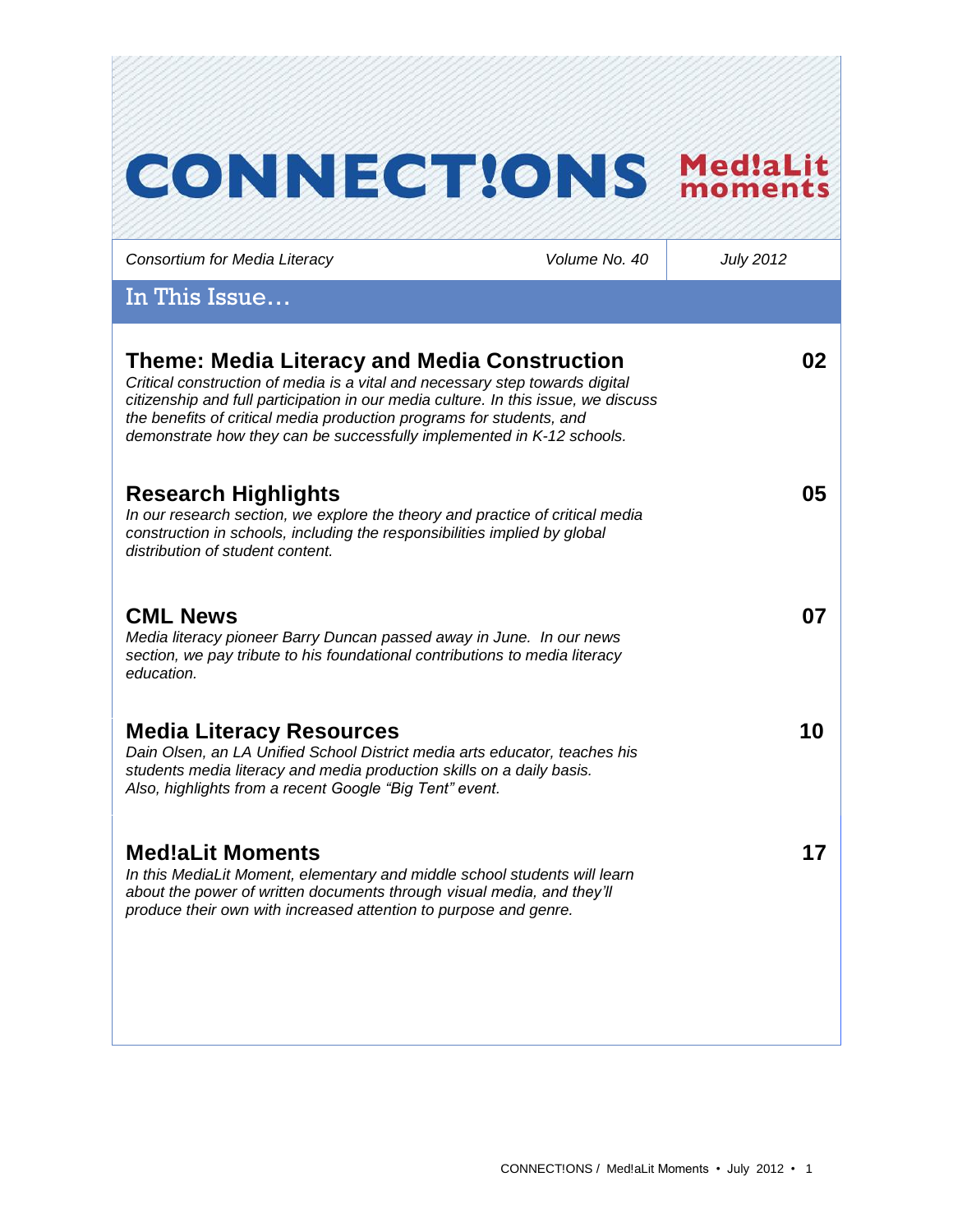# Theme: Media Literacy and Media Construction

With the advent of new media technologies, students can effortlessly shift between the roles of media producer and consumer. The crucial question is: do educational institutions provide students with a curricular framework to help them recognize and take advantage of those opportunities in any systematic way? And are the process skills of media literacy being taught in an explicit way? The answer, in most cases, is no. Even afterschool youth media production programs which have garnered a reputation for student empowerment typically lack such a framework. And since many organizations expressly devoted to media education operate from differing definitions of media literacy, they often fail to observe the critical distinction between teaching ABOUT media as opposed to teaching WITH media, and may focus on one or two media literacy concepts while neglecting others. CEO Tessa Jolls argues in a presentation published by the UNESCO Conference on Media and Information Literacy for Knowledge Societies, "If media literacy is to be an effective education strategy, then it must be consistent, measurable, replicable, and scalable."

In 2007, CML developed and published the second edition of *Literacy for the 21st Century*, in which CML's framework with its Five Key Questions and Core Concepts for deconstruction were expanded to include five corresponding key questions for media construction. This innovative and more comprehensive framework, called Questions/TIPS (Q/TIPS), was the first curricular framework linking directly the teaching of media production skills to the core concepts of media literacy. (The Q/TIPS chart appears at the end of this article.)

This year, CML has introduced a new curricular guide to ensure even greater consistency in the teaching of critical viewing and construction. In the Tools for Construction Part 3 of [Media](http://www.medialit.org/)  [Literacy: A System for Learning](http://www.medialit.org/) *AnyTime, AnyWhere*, the innovations embodied in the Q/TIPS Questions for Producers are directly applied to the process of media production. The Toolkit prepares teachers and students for the responsibilities of publishing globally through the internet, and for making explicit the linkages between media literacy concepts and the tasks which literate producers must fulfill, and the issues which they need to address. For example, items based on Key Questions 3 and 4 lead them to explore the many issues of identity and audience which media producers inevitably encounter. Items based on Key Questions 2 and 5 facilitate the planning process. What purposes do they wish to accomplish, and what are the best technologies and techniques with which to accomplish them? By the same token, the tools provide teachers with a framework by which they can manage projects, target instruction and assess student work, while curriculum based on this framework can be programmatically evaluated by teachers, administrators and researchers alike.

With the Core Concepts and the Construction Tools, directors of media production programs in K-12 and afterschool settings have the means to help students thoroughly explore the connections between critical reading and critical production. When students have had practice with these Concepts and Tools, the combination of critical thinking skills and production experience lays the groundwork for production projects sustained by a student-centered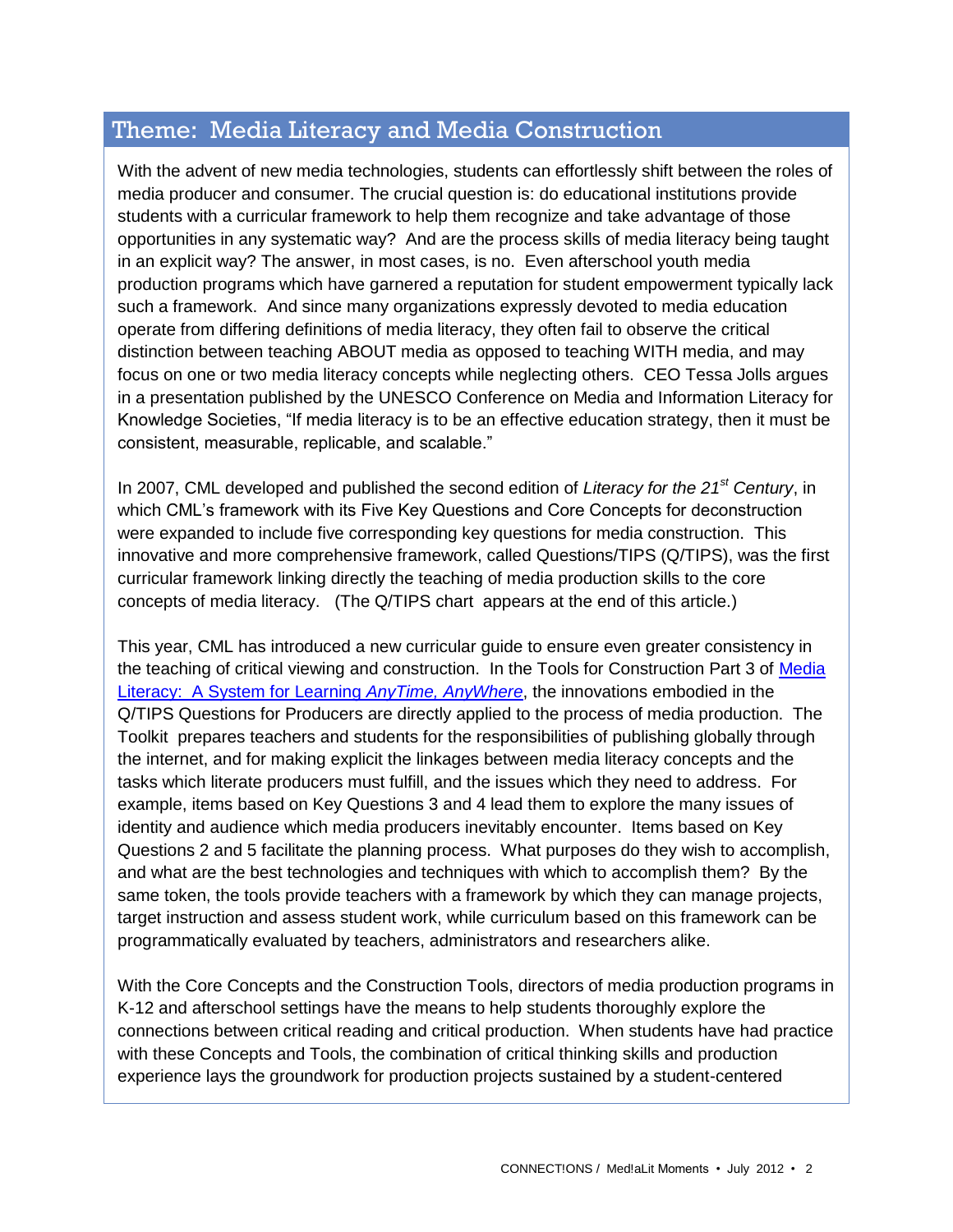process of inquiry, as well as for student-involved assessment.

Furthermore, such production projects embody the best aspects of project-based learning. Not only do students participate in a process of inquiry driven by their interests and needs, that inquiry extends beyond the walls of the classroom as students seek to engage "real world" audiences of peers, teachers, experts--and an entire global audience--in the issues and questions raised by their work with the Core Concepts and Tools for Construction (To learn more about project-based learning, you may wish to read the newsletter on "The New Curriculum" in our archive).

The Partnership for 21<sup>st</sup> Century Skills has been promoting the "4Cs" as a primary driver of instruction: critical thinking and problem solving, creativity, collaboration, and communication. Media production embodies the teaching and learning of the 4Cs, especially when such production is tied to a sound framework that promotes critical thinking and problem solving that can be internalized and used anytime, anywhere. Q/TIPS is a metaframe that provides a shortcut to the 4Cs, that can provide a backbone for curricula that spans across various disciplines.

This issue of *Connections* focuses on existing programs which encourage students to critically examine the roles they play as media audiences and producers. In our research section, we profile KIDS FIRST!, an afterschool program which trains children to become critical viewers, exposes them to a wide range of films and film audiences, and helps them craft their own written and videotaped reviews. In our resources section, an interview with Dain Olsen, a media arts educator at LA Unified School District, demonstrates how a secondary-level program devoted to critical thinking and production can be implemented in the classroom.

Also in this issue, you'll find a resources article on the engaging discussions about living and learning online which took place at a recent Google "Big Tent" event. In our MediaLit Moment, elementary and middle school students will learn how to produce 'old school' written media which reflect the importance of written documents to our media culture today. Finally, in our news section, we pay tribute to pioneering media literacy teacher and advocate Barry Duncan, who passed away in June.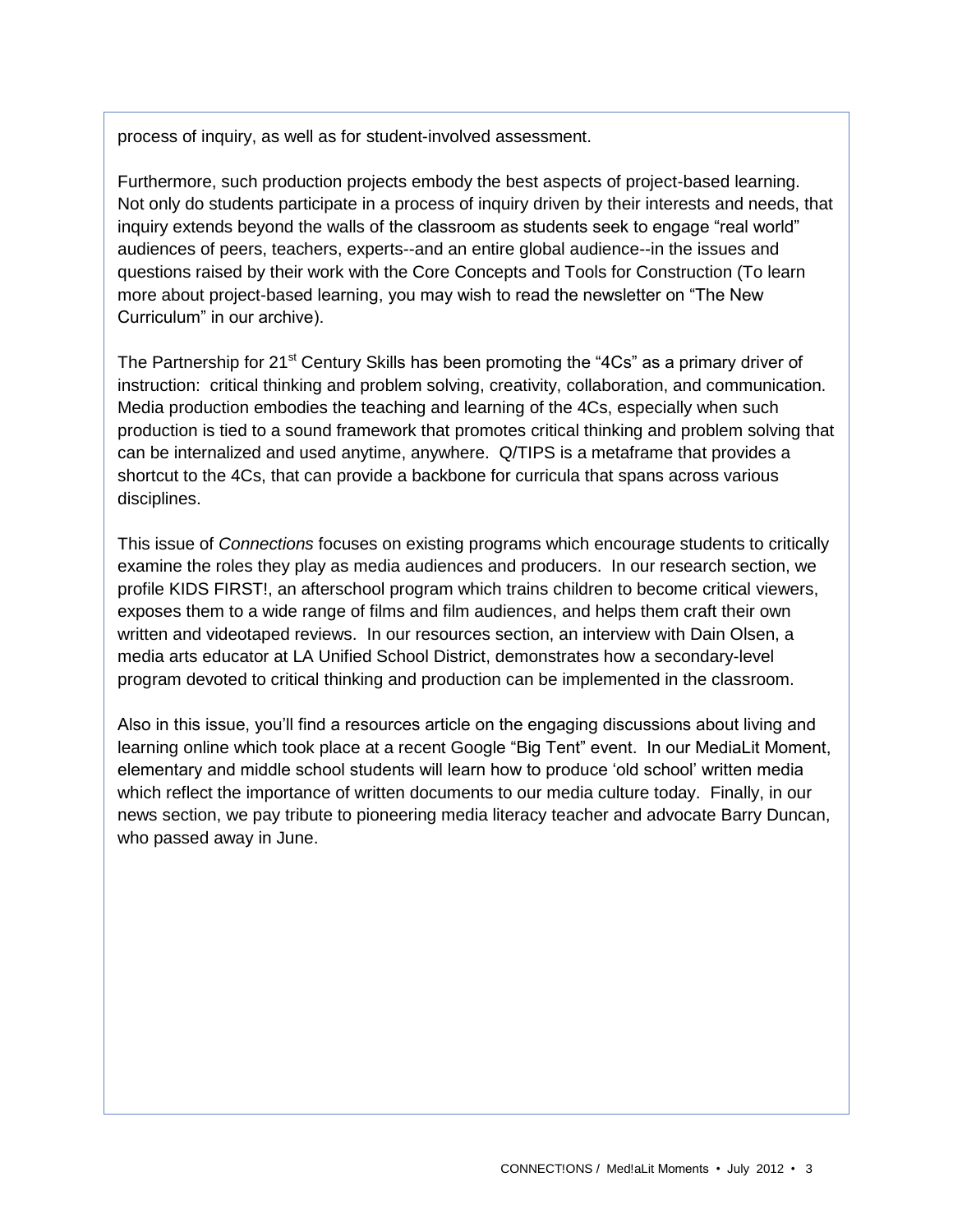

CML's FIVE KEY QUESTIONS AND CORE CONCEPTS(Q/TIPS)FOR CONSUMERS AND PRODUCERS

## **Media Deconstruction/Construction Framework**

| #                       | <b>Key Words</b> | <b>Deconstruction:</b><br><b>CML's 5 Key</b><br><b>Questions</b><br>(Consumer)                             | <b>CML's 5 Core</b><br><b>Concepts</b>                                                         | <b>Construction:</b><br><b>CML's 5 Key</b><br><b>Questions</b><br>(Producer)                            |
|-------------------------|------------------|------------------------------------------------------------------------------------------------------------|------------------------------------------------------------------------------------------------|---------------------------------------------------------------------------------------------------------|
| $\mathbf{1}$            | Authorship       | Who created this<br>message?                                                                               | All media<br>messages are<br>constructed.                                                      | What am I<br>authoring?                                                                                 |
| $\overline{2}$          | <b>Format</b>    | What creative<br>techniques are<br>used to attract my<br>attention?                                        | Media<br>messages are<br>constructed<br>using a<br>creative<br>language with<br>its own rules. | Does my message<br>reflect<br>understanding in<br>format, creativity<br>and technology?                 |
| $\overline{\mathbf{3}}$ | <b>Audience</b>  | How might<br>different people<br>understand this<br>message<br>differently?                                | <b>Different</b><br>people<br>experience the<br>same media<br>message<br>differently.          | Is my message<br>engaging and<br>compelling for my<br>target audience?                                  |
| 4                       | <b>Content</b>   | What values,<br>lifestyles and<br>points of view are<br>represented in or<br>omitted from this<br>message? | Media have<br>embedded<br>values and<br>points of view.                                        | Have I clearly and<br>consistently framed<br>values, lifestyles<br>and points of view in<br>my content? |
| 5                       | <b>Purpose</b>   | Why is this<br>message being<br>sent?                                                                      | Most media<br>messages are<br>organized to<br>gain profit<br>and/or power.                     | Have I<br>communicated my<br>purpose<br>effectively?                                                    |



**© 2009 Center for Media Literacy / www.medialit.org**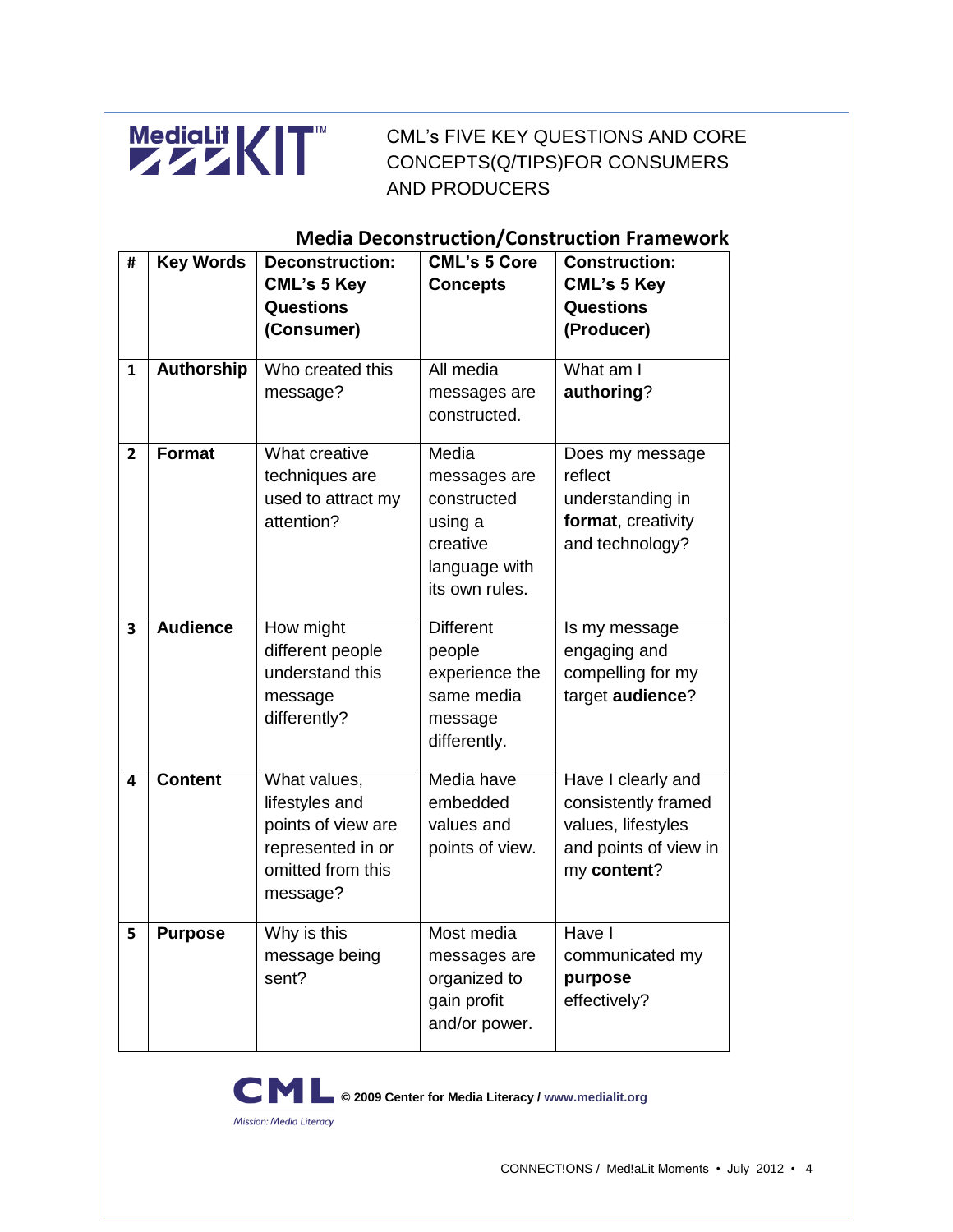## Research Highlights

#### **KIDS FIRST!: Empowering Children to Bridge the Gap Between Audience and Producer**

As the introduction to our theme article argues, media production programs guided by media literacy principles help students become aware of the need to actively and critically examine the roles they play as media audiences and media producers. The story of one very successful children's media organization illustrates how a program premised on the ability of youth to evaluate media texts for themselves can lead to heightened awareness of the complex interactions involved in 'reading' and 'writing' media.

Twenty years ago, Ranny Levy was a manager of One West Media, a media company which distributed films to educational institutions. During her tenure there, she participated as a judge at events such as the National Educational Film Festival and the Ollie Awards. Levy recalls, "It was mostly adults evaluating the programming. In almost every one of our evaluation sessions, we wondered aloud 'what would kids think of it?' So one day I suggested that we bring in younger viewers to evaluate some of the films we were judging, and the whole group asked, 'why would we do that'?"

Dissatisfied with this response, Levy consulted with her network of friends and colleagues and learned about the growing media literacy movement. Says Levy, "I thought it was really important to have kids involved in making their own good choices, rather than having adults tell them about a white list they could choose from." In 1991, Levy founded the Coalition for Quality Children's Media, whose mission is to teach children critical viewing skills and to increase the visibility and availability of quality children's media.

From its inception, the Coalition for Quality Children's Media involved children in writing reviews of films. Today, through KIDS FIRST!, a project of the Coalition, community-based juries of adults and children from the ages of 7 to 15 evaluate, rate and endorse children's media products, and many Kid Jurors post their reviews on the organization's website. Through KIDS FIRST!, children who were once passive viewers of media learn how to become active, critical viewers, then learn how to produce their own thought-provoking reviews.

A working knowledge of media audiences is also needed for media producers to succeed at their craft. At KIDS FIRST!, young reviewers perform their own audience research to improve the quality of their reviews. According to Levy, "We send them to a lot of premiere screenings. . . When they go to advance screenings, there are plenty of other people in the audience, and they have the opportunity to observe other people's responses. When they review DVDs, they view them with siblings, friends and families. Kids ask, 'What do I do if I don't like the film?', and I tell them not to anticipate that they'll like every one—I don't. That's when they have to analyze what the content is, and who the audience is. It might be good for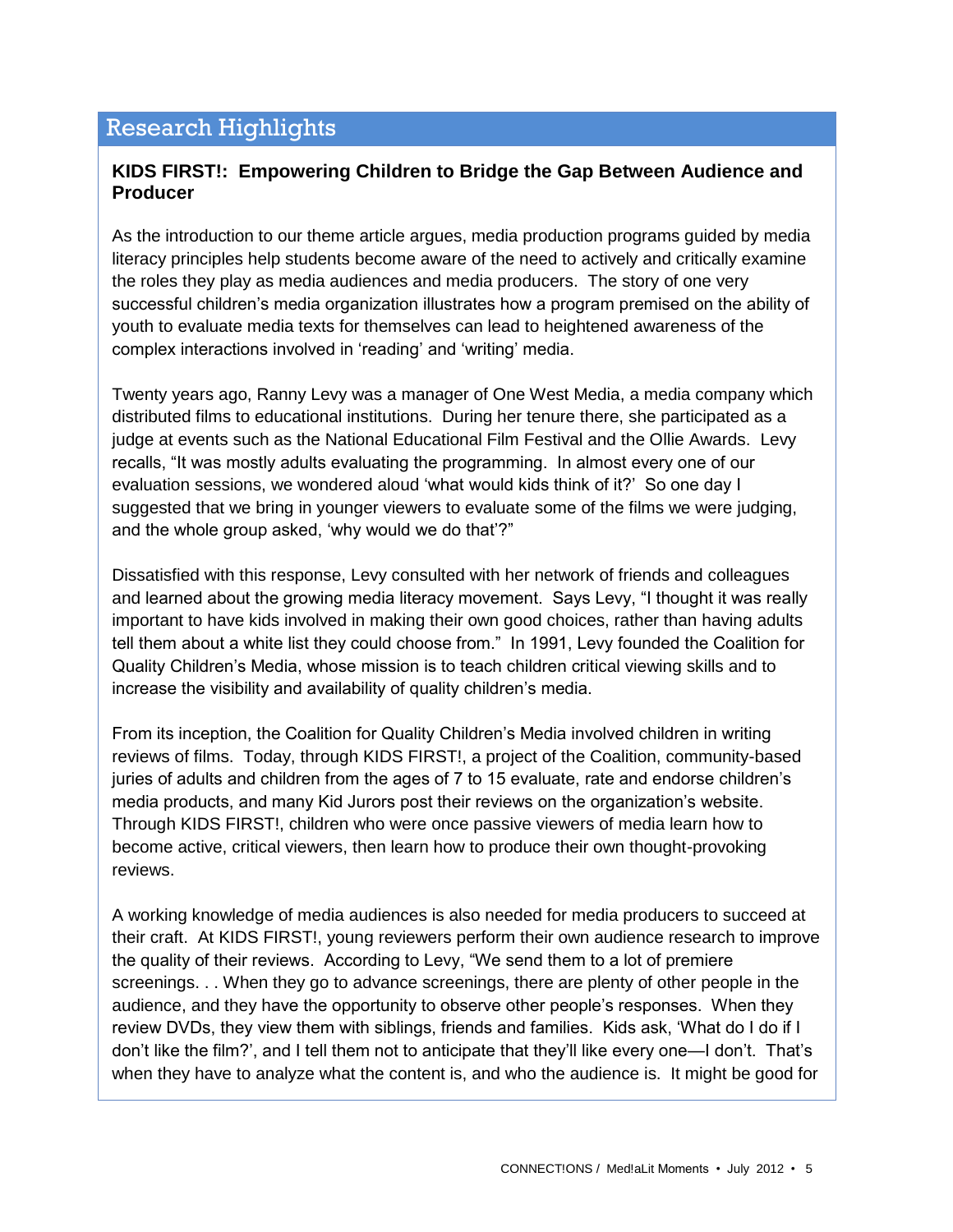a younger or older sibling, and they can comment on how that other person responded to the film. When they go to an advance screening, I tell them, don't let others influence you, but observe them. If they're laughing when you find something offensive, that's fine. You don't have to buy into someone else's reaction."

KIDS FIRST! reviewers learn to exercise their powers of discrimination: "What we try to instill in them is a consciousness about the types of films they want to become involved with." Through the development of that awareness, and the desire for involvement that comes with it, some students will pursue media production as both a passion and a possible career path. One avenue by which KIDS FIRST! reviewers refine their awareness is through exposure to an extremely wide variety of films, an experience which alerts them to the contexts in which media are produced. Many short films were on the menu for the annual KIDS FIRST! Film Festival Awards last year, and, at the encouragement of Levy and her staff, Kid Jurors evaluated short films from the list of candidates for the award. Levy recalls, "They had no idea that films like that were out there. It's surprising for them, given the kind of programming that they normally have access to. If they've seen any at all, they've been interstitial pieces on television to make up an hour. But kids don't pay attention to them. Once they started reviewing them, they were surprised and delighted. In addition to learning about short films, they have a chance to learn about independent films. Sometimes they'll find one with a great message and great performances that would have never made it to the big screen—one that didn't have money or box office talent behind it. They learn about film economics that way. They learn through what they're doing."

KIDS FIRST! Film Critics, who are selected through a competitive process and receive additional training, contribute video reviews to the KIDS FIRST! site, and in doing so they learn a number of skills which are shared by critical media audiences and effective media producers alike. Levy observes, "Learning how to appear on camera brings with it a whole set of circumstances. They build confidence and self-esteem. They learn how to present their reviews for an audience, and to grab and hold their attention." Volunteer instructors are also at the ready to assist them with building the final product: "We're aiming for an informal, made-at-home look, but we have to have consistency and quality. The fact that everyone can do that is really amazing."

To learn more about KIDS FIRST, visit [www.kidsfirst.org](http://www.kidsfirst.org/)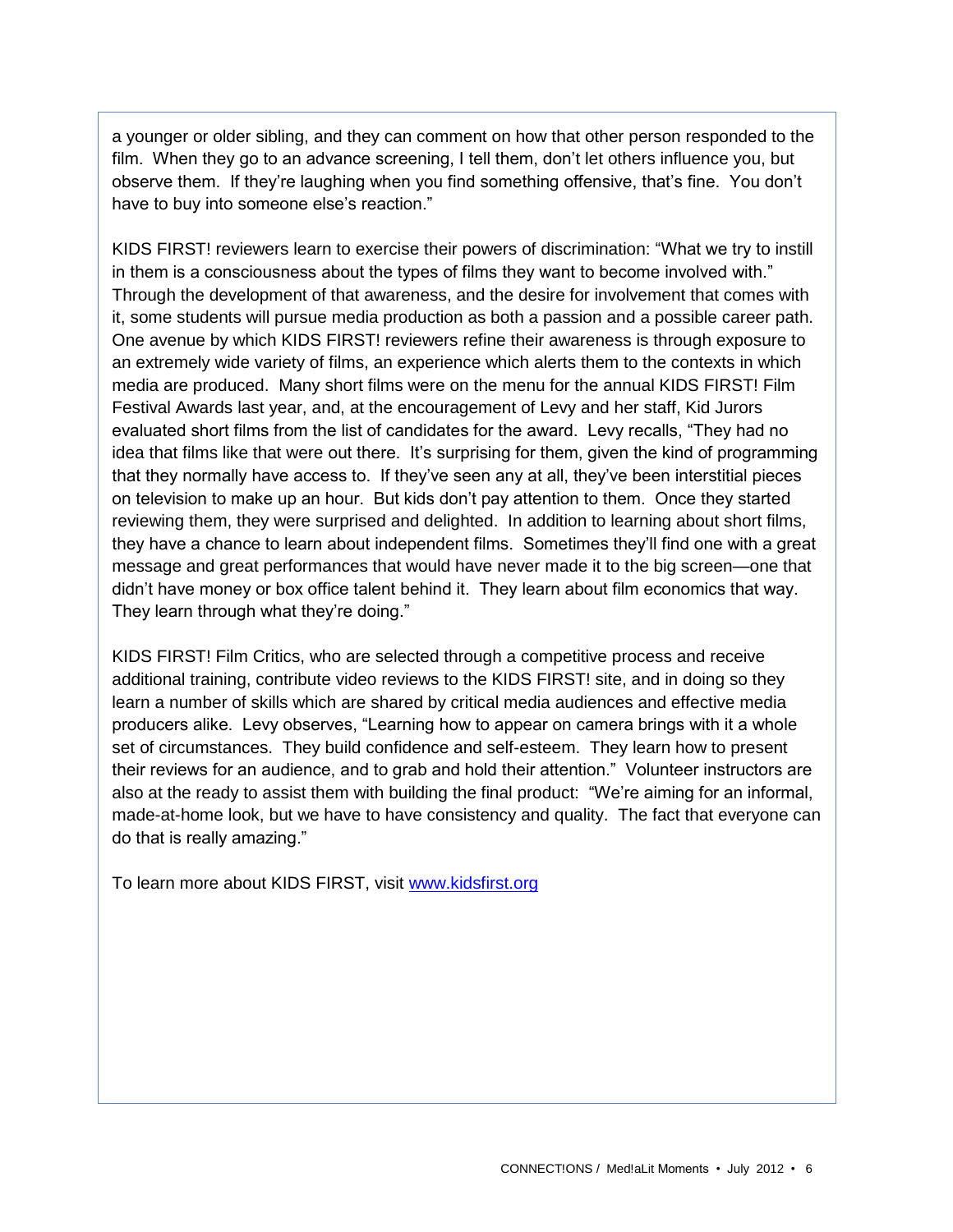# CML News

#### **Barry Duncan: An Appreciation**

Barry Duncan, a Canadian media literacy leader, teacher and advocate died on June  $6<sup>th</sup>$  of this year following a long struggle with Parkinson's Disease. Duncan was an award-winning teacher, author, media consultant, and co-founder and past president of the Ontario-based Association for Media Literacy.

Duncan was the lead author of the best-selling textbook *Mass Media and Popular Culture.* He wrote articles for *Telemedium* and other publications, and addressed over 10,000 teachers through workshops and keynote presentations in Canada, the U.S., and 13 other countries including Japan, Korea, China, Argentina, the United Kingdom, and Brazil (Baker et al., "Barry Duncan, A 21<sup>st</sup> Century Man for All Seasons, [www.frankwbaker.com\)](http://www.frankwbaker.com/)

In a personal tribute, Len Masterman writes, "Barry was an educational pioneer. The genuine article. A progressive teacher whose starting point was always the issues and experiences which students were encountering outside of class. His concept of the 'teachable moment'—scrapping your pre-planned ideas, going with the issues and stories which were capturing the imagination and energy of your students, and thereby utilizing all of the resources which the media bring to contemporary events—still strikes me as being at the heart of what media education is all about—topicality, vitality, creativity, with teacher and students working together to research an issue's wider contexts and implications. Nobody explicated that vision with greater authority or clarity than Barry."

"Barry was highly instrumental in bringing media literacy to the United States as well as to Canada," said Tessa Jolls, CML's director. "He advocated for a cultural studies model of media literacy, which provides critical rigor for understanding media and teaching about media. As a student of Marshall McLuhan and a colleague of Len Masterman, Barry planted the seeds for media literacy as a discipline to be grown and implemented in North America. He never lost sight of his mission, and his innovation and his generosity in sharing his knowledge and his methods provided a base for media literacy to take root."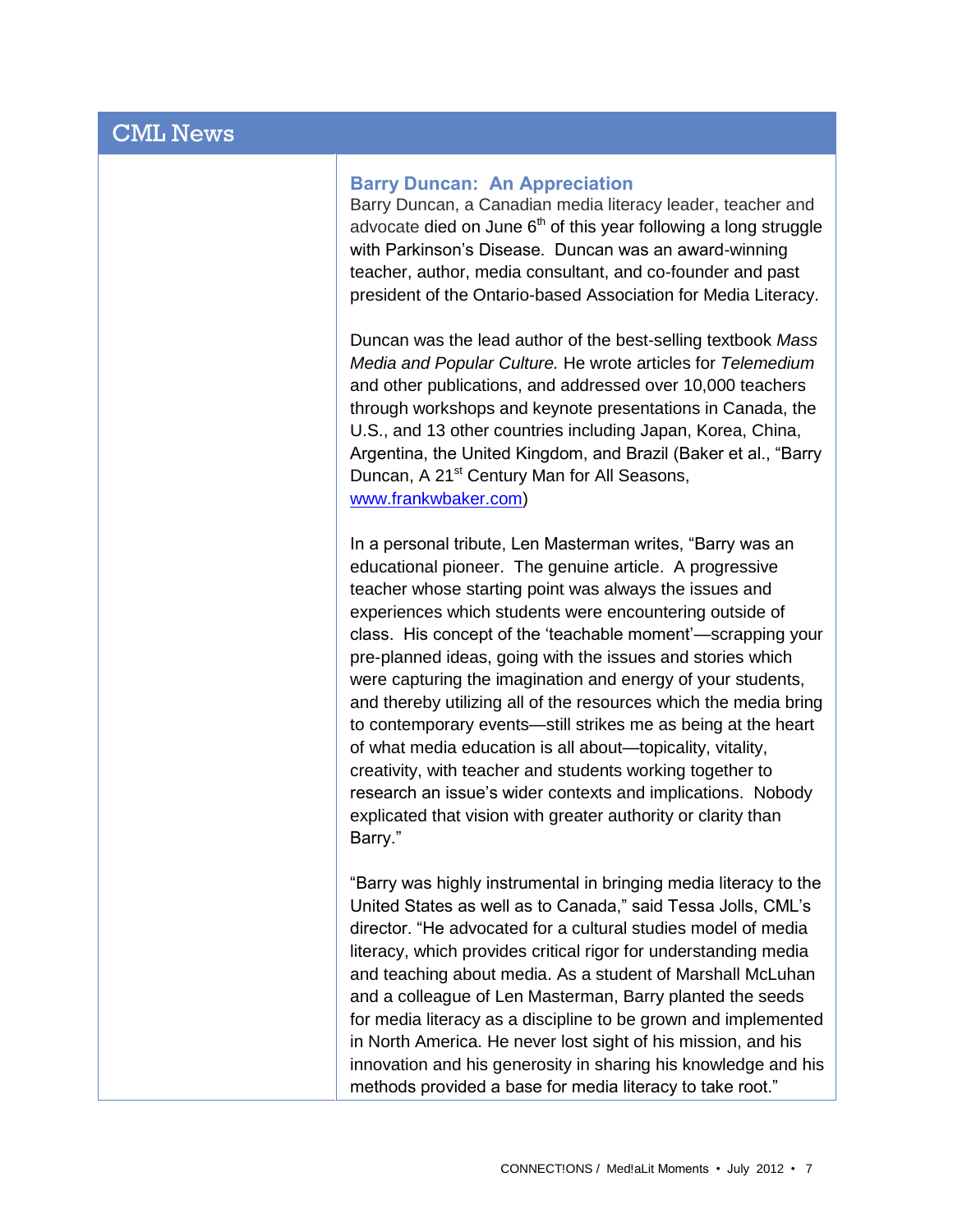"With the death of Canadian media literacy pioneer Barry Duncan, the world has lost not only a talented and creative educator but an extraordinary human being whose gentle humor and down to earth presence made him hundreds of friends and admirers everywhere around the world," expressed CML Founder Elizabeth Thoman. "I first met Barry in 1987 when I invited him to Los Angeles to speak at our first media literacy training workshop. I was so impressed with his willingness, even eagerness, to share his experience and vision of media literacy in the classroom. His generosity never waned in all the years I knew him and I credit him with generating many of the "aha" insights that transformed my own understanding of and appreciation for inquiry-based teaching and media rich instructional practices. Indeed, without Barry's influence and leadership over three decades, the field of media literacy education, both in Canada and in the U.S. would not be where it is today. His gifts were many; but his life was a gift to us all. Thank you for your vision, dear Barry. Now rest in peace."

For many years, Duncan taught at the Toronto School for Experiential Education, an alternative school. In response to the obituary notice posted in the *Toronto Star* on June 7<sup>th</sup>, one former student wrote, "I was privileged to be a student of Barry's at SEE in the early 70s. He cultivated a love of language and creativity through his enthusiasm and gentle humor. Yet, infuriatingly, he never let me off with less than my best effort, for which I am forever grateful"—Grant McIntyre, Toronto.

Barry will be sorely missed by all of us at CML. We are grateful we had the opportunity to record an interview with him in 2010 for our Voices of Media Literacy project which featured 20 pioneers in the media literacy field. This interview may be accessed at: [http://www.medialit.org/voices-media-literacy](http://www.medialit.org/voices-media-literacy-international-pioneers-speak)[international-pioneers-speak](http://www.medialit.org/voices-media-literacy-international-pioneers-speak)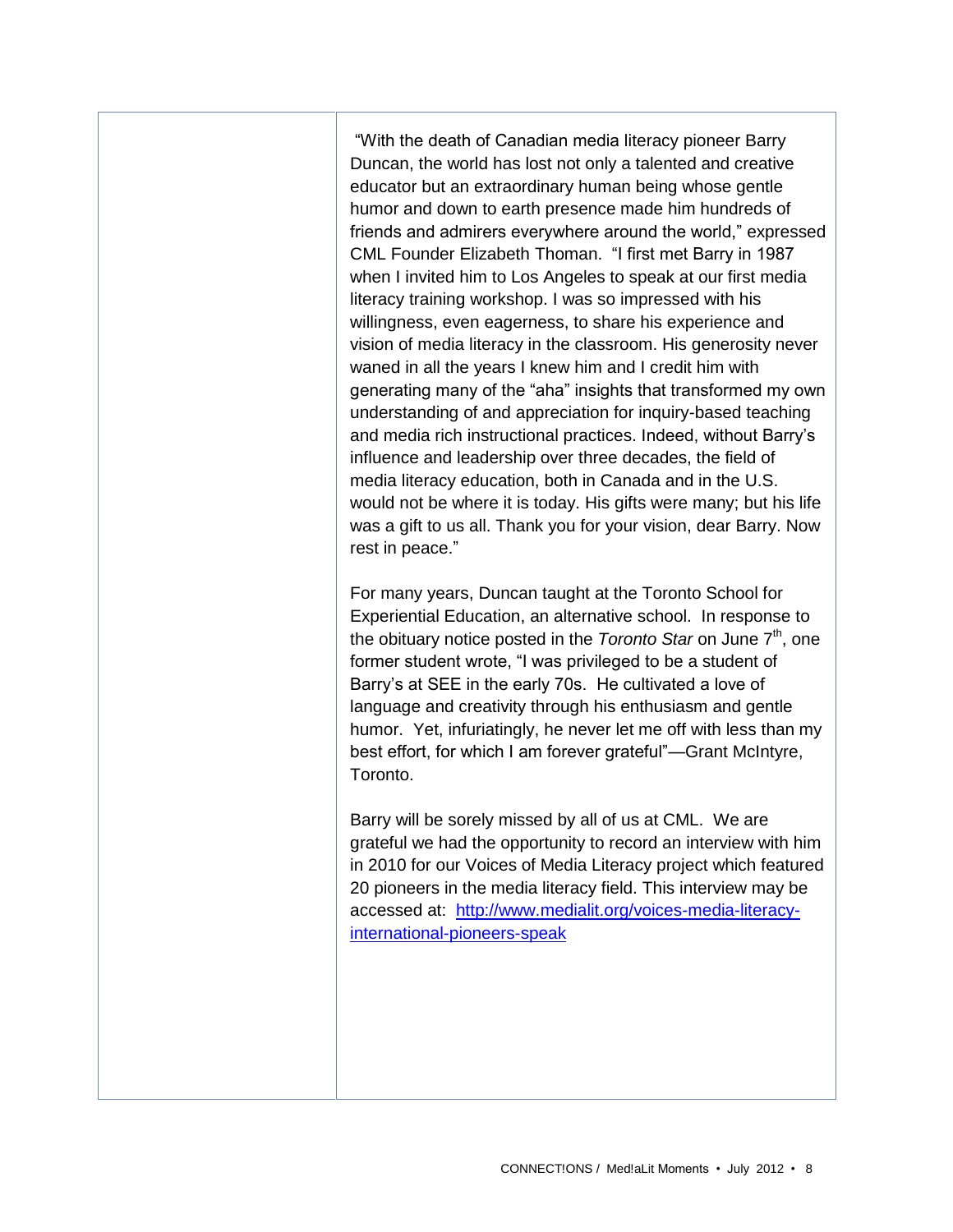# **MediaWIZIT** Tessa Jolla<br>President and CEO<br>miter for Media Literacy

## **CONSORTIUM** for **MEDIA LITERACY**

Uniting for Development

#### **Want to know more about critical construction?**

[Read the e-book for Deconstruction/Critical Construction.](http://www.medialit.org/reading-room/media-literacy-system-learning-anytime-anywhere-part-2-deconstructionconstruction) This e-book is part of CML's Trilogy *Media Literacy: A System for Learning AnyTime, AnyWhere…* Part 3 includes *Tools for Critical Construction.* For more information, please access [www.medialit.org](http://www.medialit.org/)

#### **About Us…**

The Consortium for Media Literacy addresses the role of global media through the advocacy, research and design of media literacy education for youth, educators and parents.

The Consortium focuses on K-12 grade youth and their parents and communities. The research efforts include nutrition and health education, body image/sexuality, safety and responsibility in media by consumers and creators of products. The Consortium is building a body of research, interventions and communication that demonstrate scientifically that media literacy is an effective intervention strategy in addressing critical issues for youth.

[www.consortiumformedialiteracy.org](http://www.consortiumformedialiteracy.org/)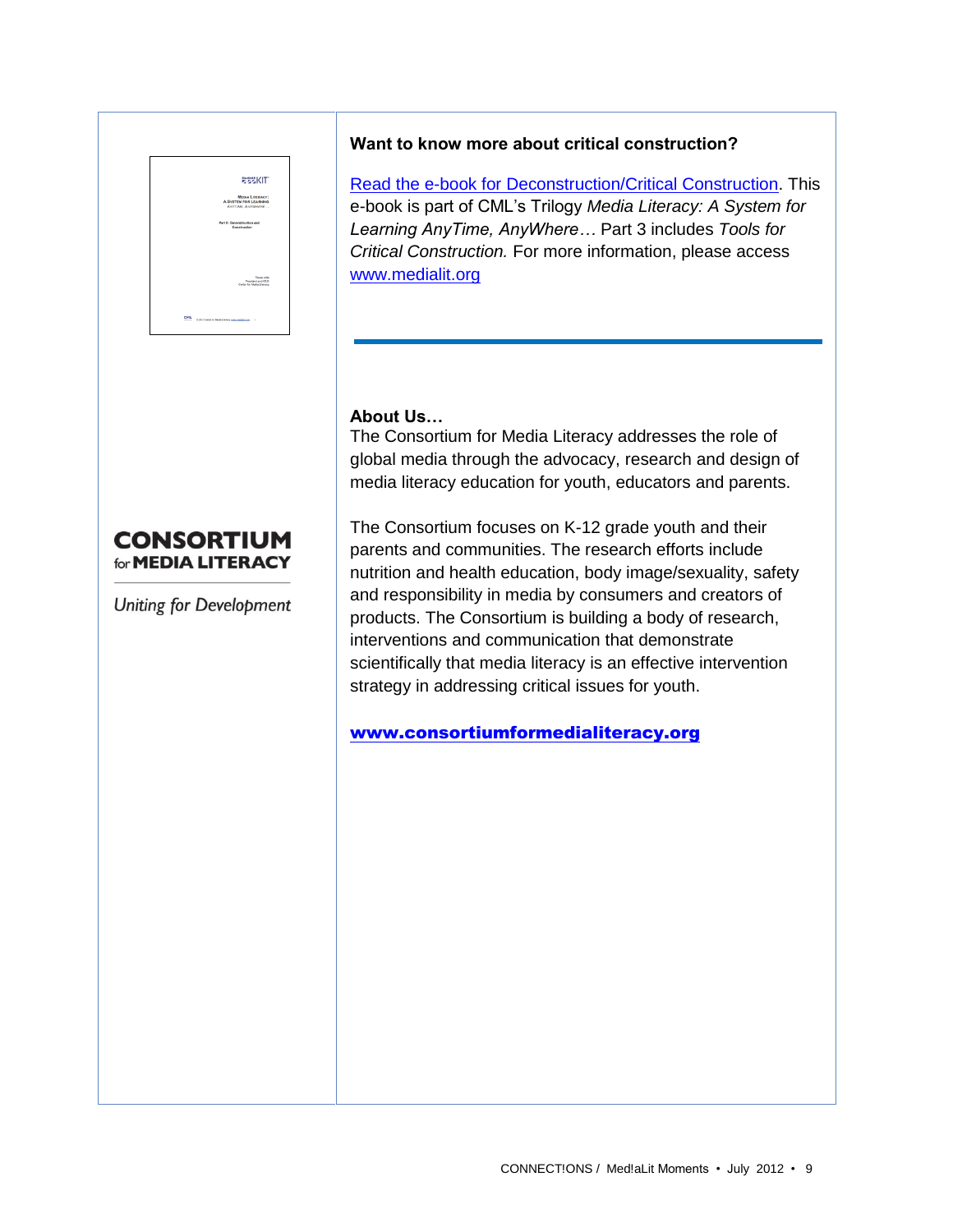## Resources for Media Literacy

**Teaching Tip:** Constructing media involves understanding one's roles as an author, the ability to utilize creative techniques, knowledge of the audience, establishment of a point of view, and the responsibility associated with sending the message – the 5 Core Concepts for Media Literacy!

#### **Interview with Dain Olsen, LA Unified School District**

Dain Olsen is a media artist who has worked in a variety of positions within the LA Unified School district in the last 20 years. Olsen has been a key player in the effort to establish K-12 media arts standards for the entire district, and chairs a team of writers who are drafting media arts standards for the National Coalition for Core Arts Standards. Olsen was instrumental in the founding of ArtLAB, a high school within LAUSD dedicated to media arts instruction. He has been serving as an instructor at the school since its opening in fall 2011.

Since Olsen has had so much experience as a media artist and educator, and served in so many roles within the district, we asked him questions on a wide array of topics, from the theory of media arts education to  $21<sup>st</sup>$  century skills to the progress of media arts standards within the district.

CML: How did you get started with teaching media arts at LAUSD?

Olsen: I started teaching filmmaking and special education at Fremont High School in South LA. Verdugo Hills High School was interested in developing a multimedia program and hired me as a filmmaking teacher. This was in 1999. They had a basic jerry-rigged lab of computers, but I managed to get a very small grant, and was able to buy 5 Blueberry Macs with iMovie. Bam, we were immediately into filmmaking. In the past I had been challenged by linear editing decks and bays. It was fairly difficult for 20-25 students to complete the work. Now the kids were becoming imaginative and empowered, almost immediately. It was not only a great vehicle for producing film, but pedagogically a very powerful tool as well. Students were doing all sorts of accelerated and progressive learning—and project-based learning as well. They were learning skills of organization, synthesis, research, writing, and speaking; they were developing multi-modal facilities in combination with student-centered product and process.

Through this experience I saw an opportunity for media arts as a class subject area, as much as I saw opportunities for art education. I've always described media arts as something to integrate across all subjects. I see it as an empowerment for student voice, for learning across all modalities, and for acquiring content mastery. If a student can make a documentary about a scientific concept, he's teaching it to others, and he can grasp it at a deeper level. . . The program was interdisciplinary in intent, and became a multimedia communications magnet. There was a lot of interest for that within the parent community. Then I was hired by the arts administration branch to do the same work across the district through development of K-12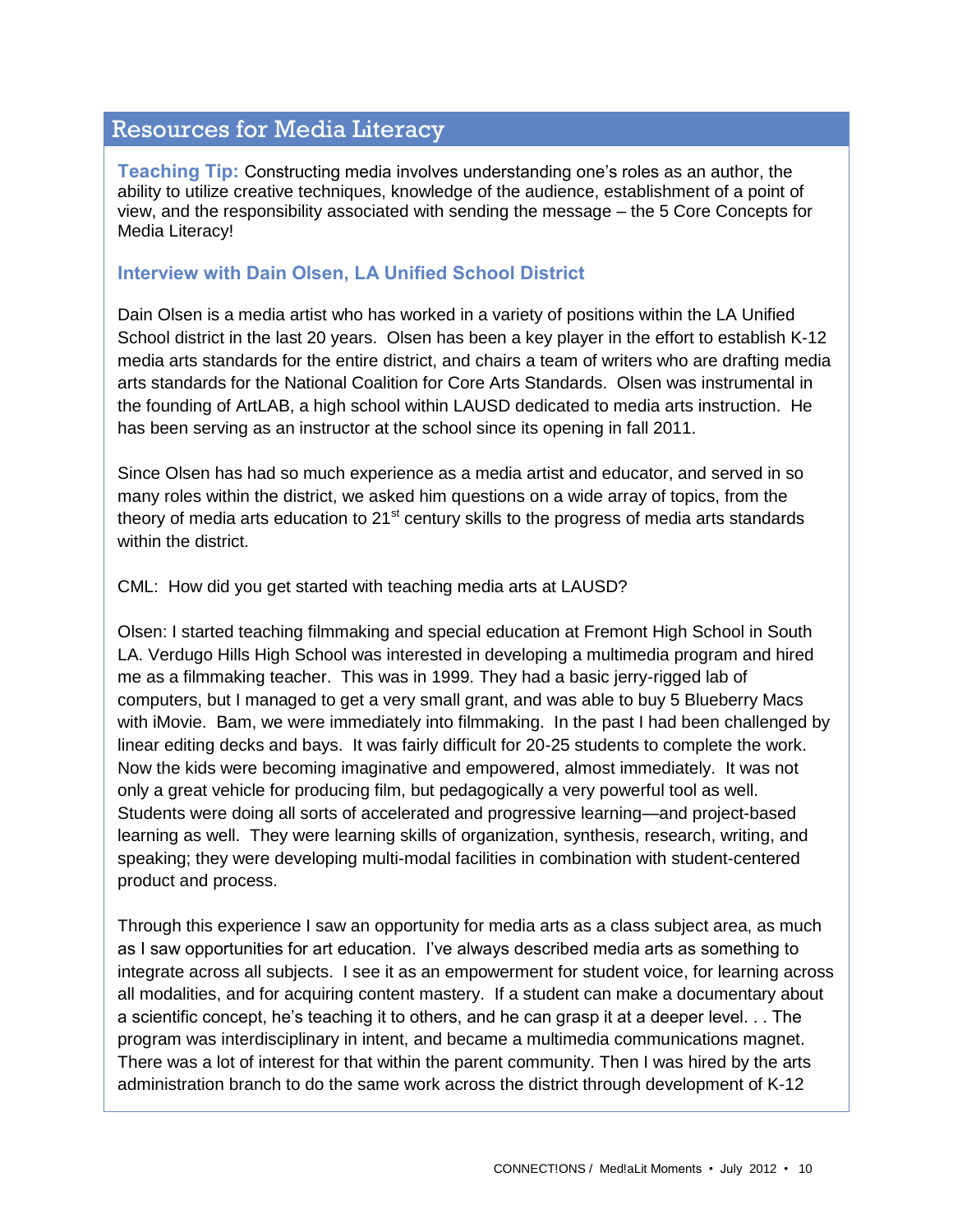standards, curriculum and model programs. That led to an investigation of what other programs were doing across the country. How did they delineate and describe media arts? Unfortunately, the Arts Branch has been decimated over the last four years with cutback after cutbacks.

CML: So where are the media arts standards at this point?

Olsen: The Arts Branch had established them early on within the department. At the time that my position was eliminated they had stalled at the level of the Office of Curriculum and Instruction. They were embraced at upper levels within the district administration, but were not a priority. And the whole district was being leveled. The standards came for proposition at a very bad time. Everything was in total flux. People were being laid off almost in total, and reapplying for their jobs. There was nobody to specifically drive the process at that point. I followed up with it, and was trying to re-invigorate it from my new teaching position.

It was then adopted through a district board resolution as part of a new10 year plan, but the unprecedented nature of it raised the question, how do you adopt new standards? They've been established de facto within the Arts Branch, and stated everywhere in department materials, and on the Arts Branch website. A new job has been posted for one person to direct all arts administration, and that person will also be governing media arts. The standards were formally established within the Office of Instruction and Curriculum—done, established and formally adopted.

CML: How are media literacy skills embedded in the media arts curriculum?

Olsen: The first step is to orient students to the process of analysis. We want to engage students in the production process first, get them playing, moving stuff around, tinkering with software and hardware. Then we get them engaged with questions. How does one looks at this? How do we think about it? How do we read what's going on? We help them learn how to navigate media. We'll take particular images, and compare and contrast them, which can be very powerful. I like to use very different images next to each other—a Renaissance painting and a contemporary photograph—which also have some similarities. As we spend some time looking at the similarities and differences, the discussion moves to very deep levels very quickly. They've had instant access to media, but they've never taken an active role in media consumption. Activities like this awaken them to the possibility that, yeah, I can do this, I can actually break things apart. They gain the visual literacy needed to read an image. They learn how to approach it, and learn how to ask, how and what does it mean, and who was behind it? From there they can go into commercials, into media production versus fine arts, and immediately see the messages in advertising. . . .

The kids get involved in all sorts of interpersonal processes, too—group, collaborative, pair and share, specialized roles, etc. Right now the kids are becoming increasingly interested in the use of technology for those processes. We have a Lion OS iMac lab, and they allow us to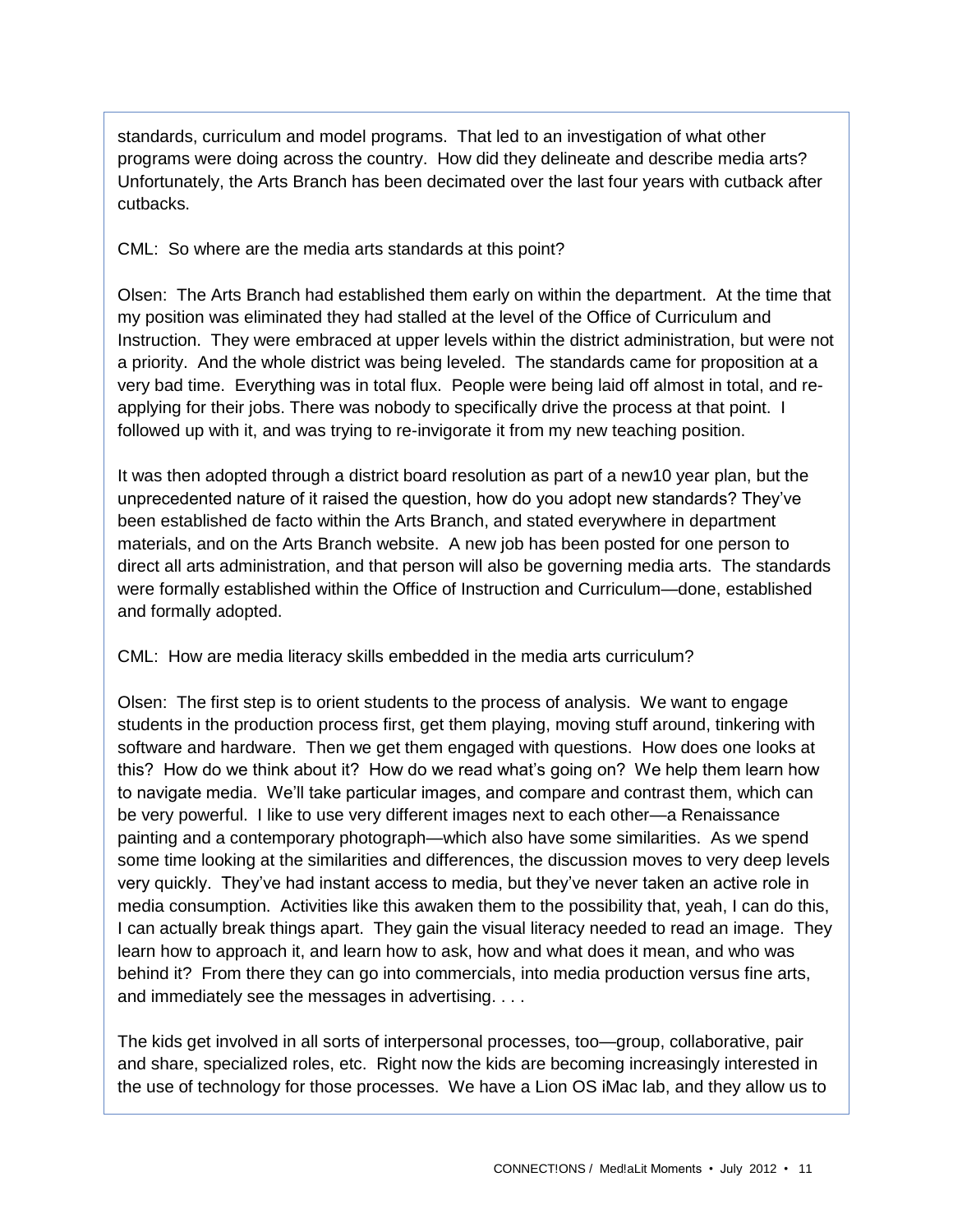"air drop" files for submission to the teacher. Just by dragging and dropping, students not only turn their work into me, they can see all the work that pops up immediately on the classroom screen. It's not a secret process at all. It's a total public display every time they turn something in—and it's so common, it's not even intimidating to them. They all glance at it. I give feedback immediately, and we often clap and exclaim over the work. It's overt, in public, and rigorous. And it's sort of group vetted. Kids sometimes can critique what they see. It's pretty amazing. It's accelerated the learning process dramatically. Students can't get away with doing nothing, or with cutting corners on their work. They can already produce a wide range of media styles and genres pretty quickly.

CML: The Partnership for  $21<sup>st</sup>$  Century Skills has been promoting the use of the 4C's in the classroom: creativity, collaboration, communication, and critical thinking. How do you see that happening in your school?

Olsen: I think the Partnership has done a great job in focusing the conversation, and defining these skills. . . .I don't see any division between the 4C's and other instructional objectives in the media arts classroom. They're absolutely integrated. The students are totally collaborative. They start working with others from the very beginning—getting opinions for any complex project within each team. Collaboration is almost impossible to avoid unless I'm teaching Photoshop. But even there, they're getting assistance from other kids. They will ask other people when they have problems. People have expertise to share, they take leadership roles. In a multimedia classroom, it's the sort of thing that happens immediately because the process is so complex, authentic and real-world. It's a student-centered classroom, and it's beyond the power of any single teacher to control. There's no lengthy lecture. It's all action, activity, learning by doing. Information is not centered in the teacher, it's centered in the world, directly referenced and acquired by the student. But they must be engaged and initiate engagement. Other teachers come in and say, 'You don't do anything, you're just there.' That's project-based learning. I do have a fairly effortless job.

CML: What kind of criteria do you give for media arts projects?

Olsen: They're analyzing media products based on criteria such as organization, sequencing, storytelling, and visual communication. I'll use rubrics when there is a specific structured component of a project, such as a visual composition. But in the complexity of multimedia production there isn't a rubric for every object, every motion, every point in the process. Scoring becomes very natural and fluid. It ends up as a less formal process, because it is intrinsic to an everyday culture of critical considerations. We'll constantly be discussing what works and what doesn't work in a relaxed and friendly fashion. It's more of an iterative, design studio process. They need to do it again, and get used to making mistakes. This is a core arts concept. There are no mistakes, just opportunities. Today the fine arts process is being lost in the drive toward pure product and vocation. My students have gone in a very creative direction with the work they've produced as a result.

You can't have media literacy that stops young people from wanting to participate in media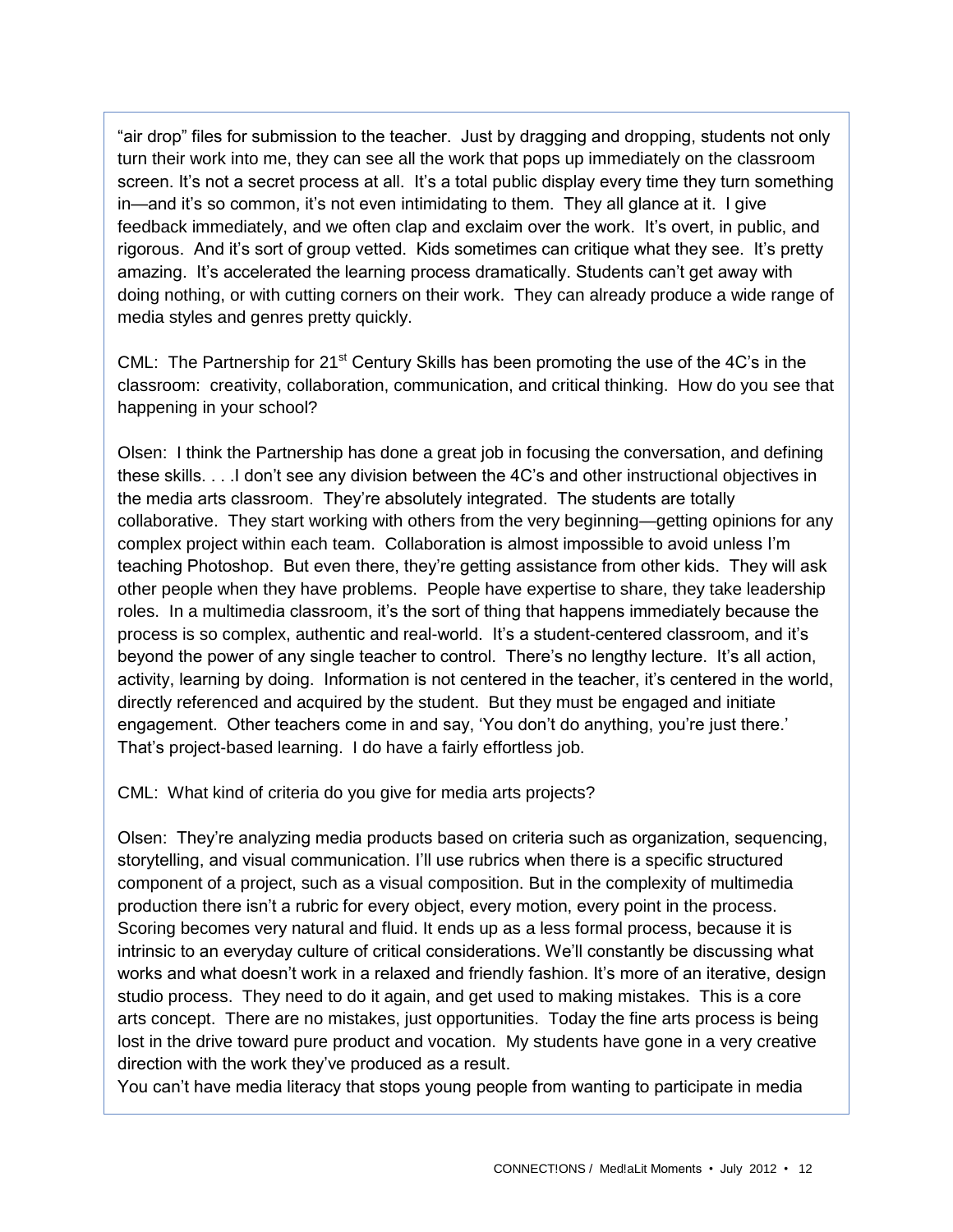culture by building a shield of guardedness around them. Students are already skeptical, and a bit jaded. It's kind of built into our culture. Kids in the inner city don't have a strong sense of opportunity in the offer of media production. They don't see themselves in the media produced by the market. It's hard to find media that I want to show them. The kids need to be creatively empowered through positive exchanges and grow that way. The focus should be on what's beautiful and wonderful about what *they've* said. These kids are making incredibly beautiful stuff that could be displayed in any gallery. Their work is competitive. I tell them that. I encourage them to start their own businesses and to become producers. You can do graphics. I work to give them entrepreneurial confidence.

CML: How do students learn about the fine arts process you mentioned?

Olsen: I start with fine arts principles. It's extremely open-ended, and based in play. They're messing around with processes, to see what comes out of very basic, very simply structured assignments—copy, paste, layers, letters, throw a picture in there, reverse it, chop it up, reduce the opacity. They learn from the beginning that they can't steal someone else's work. Basic kinds of rules. Then they just enjoy what comes out of it. They get a few more simple composition-oriented assignments. They need to evaluate the operation of formal composition in images that have been produced without a commercial purpose. Have you ever seen Surrealist, Cubist, other historical approaches? . . .They're naturally adapting and evolving as artists first. And with media arts, everyone can do it. It's totally accessible. . . Then they're asked to create a message in which they emphasize an emotion by combining a word with an image which expresses that emotion. It's called a mood image. They learn how to write Anger. Mad. Bold. They make it into a descriptive poem. They get into graphic construction. Then when they get into commercial images, they're able to retain their originality, their ability to think outside the box. The only negative tendency is for students to take short cuts and steal other people's stuff. But as they keep going through this process, the ethical approach to copyright becomes intrinsic, even automatic.

CML: How do students learn about media audiences?

Olsen: They're going to be peer audiences initially. At the beginning they're scaffolding and building the complexity of their projection. They already absolutely know the teacher audience. It's institutionalized, and that's their assumption. They're not used to a peer audience. That's not as uncomfortable as a global audience, however. Pretty quickly, I'm letting them know that they have a global audience, too. It's possible to work with that awareness at pretty early ages, too. At very young ages children are posting videos on YouTube. In terms of narrowcasting students have to have a more sophisticated, complicated skills set. Teasing out those audiences can be an interesting project in itself. They might target sub groups with PSA's or advertisements. How do they get the attention of skate boarders? They take an anthropological approach to audiences. What are these kids really into, and what does that look like? They get into that with video magazine production. What rare new stories will appeal to this crowd? It requires investigation. What are these different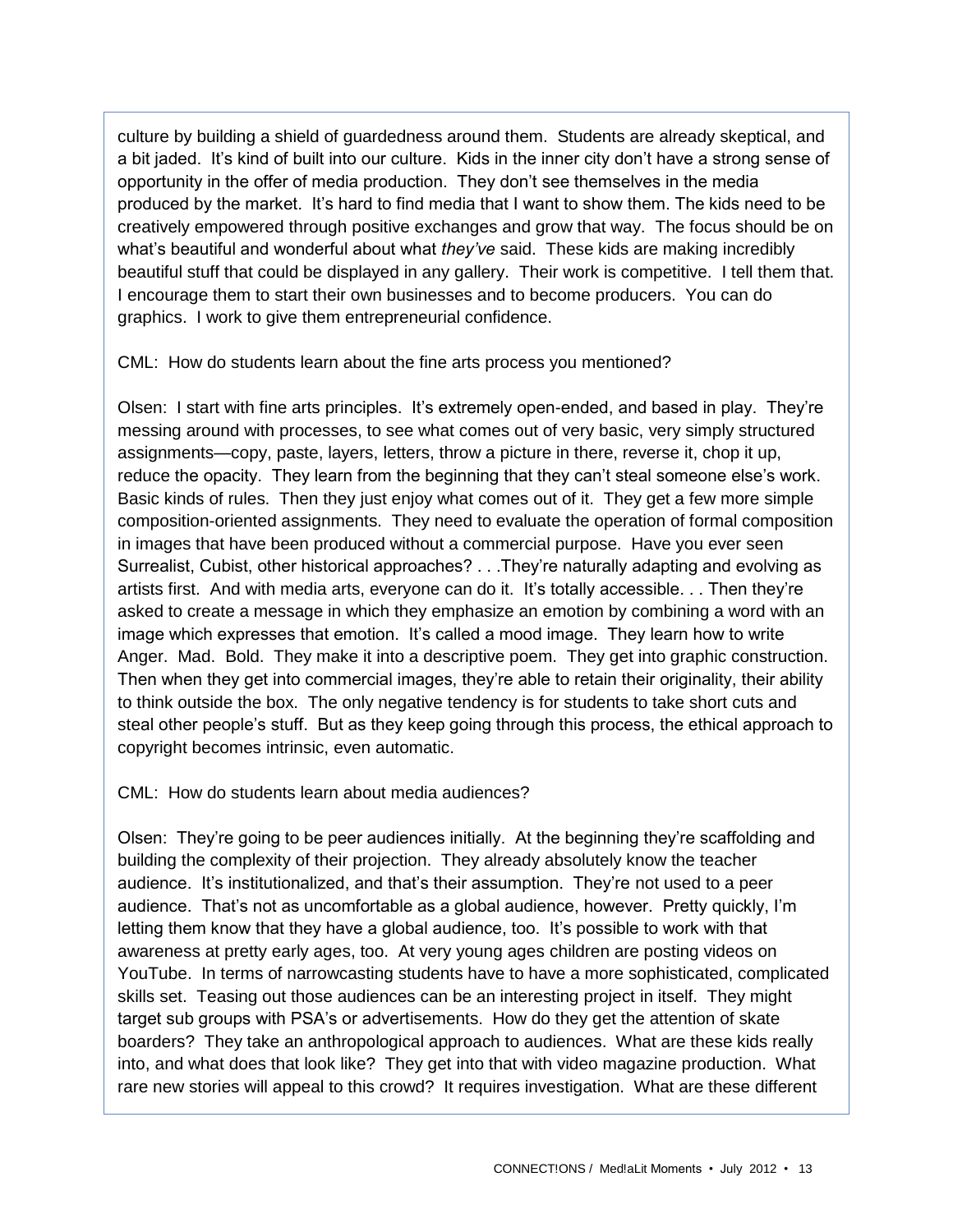crowds? Media arts lends itself to this social analysis. Traditional arts instruction tends not have that sort of facility. It's not for an audience out there, and the audience is more assumed. Media arts students need to be able to direct to that audience in pre-production stages.

In graphic design projects, students have real-world assignments to produce for different audiences. If it's for the student body, this is something that will go out on the quad. It will have some positive message, and a PSA graphic, or an announcement for an event. . . Most recently they submitted posters for an event organized by a community group devoted to spreading a peace, unity and anti-violence message. Their posters had to get peers and families to want to come. One of my students actually won this contest. It was something real, published, something anyone could see on the street. At the beginning students don't even think of audiences, but we get very specific. They look at examples. They talk about what they appear to do from the perspective of a particular audience, then give it their best shot. When the winner for the contest was announced, some of the kids said, 'That won? Mine was way better.' But there was a client who made the decision of what they needed. They may have an opinion aesthetically, but choices are made in a marketed way. Even if a particular submission is selected, the client may still want to modify the work.

CML: It sounds like negotiation is an important part of media arts instruction.

Olsen: We're constantly negotiating balances in processes of production. Students have to ask who the audience is, who I am, who am I communicating to, where we are in time and space. It's a very complex array of negotiations that doesn't figure much in a lot of other content areas. . . .It's a critical skill of great value in a culture that is contextually complex. . . Organizing a film is incredibly difficult, but very valuable, totally like real life. Of course, there is negotiation of presentation. How much force do I put into it? And there's also my negotiation with technology. To what degree am I in the lead, how is the technology, or the situation making choices for me, and am I following my own formula? Do I even value or know that I have a voice? Media arts is a pre-eminent discipline for learning negotiation. It's about relational meaning—what I think is meaningful as opposed to a world that is ready to throw meaning at me.

With peer-to-peer negotiations powered by social media, you have multiple views of the sequence of media production. That's why digital literacy is coming into education, too. Students need to be cognitive of their media environment. It won't happen without media arts as a core subject. Otherwise the technologies are just a delivery system, a passive conveyance. Yes, to a certain degree it's interactive. Yes, it's enriched by multimedia. But in terms of empowerment of the individual?. . .I see media arts as a grand synthesizer for learning which is totally under-recognized and under-utilized. Even though we live in this media environment, we don't realize that this should be a core basis for learning and instruction. We have always been on the delivery side, and we come from a passive perspective. Everyone is trained to be a content receiver. Everyone needs to be trained in multiple years to become a content producer.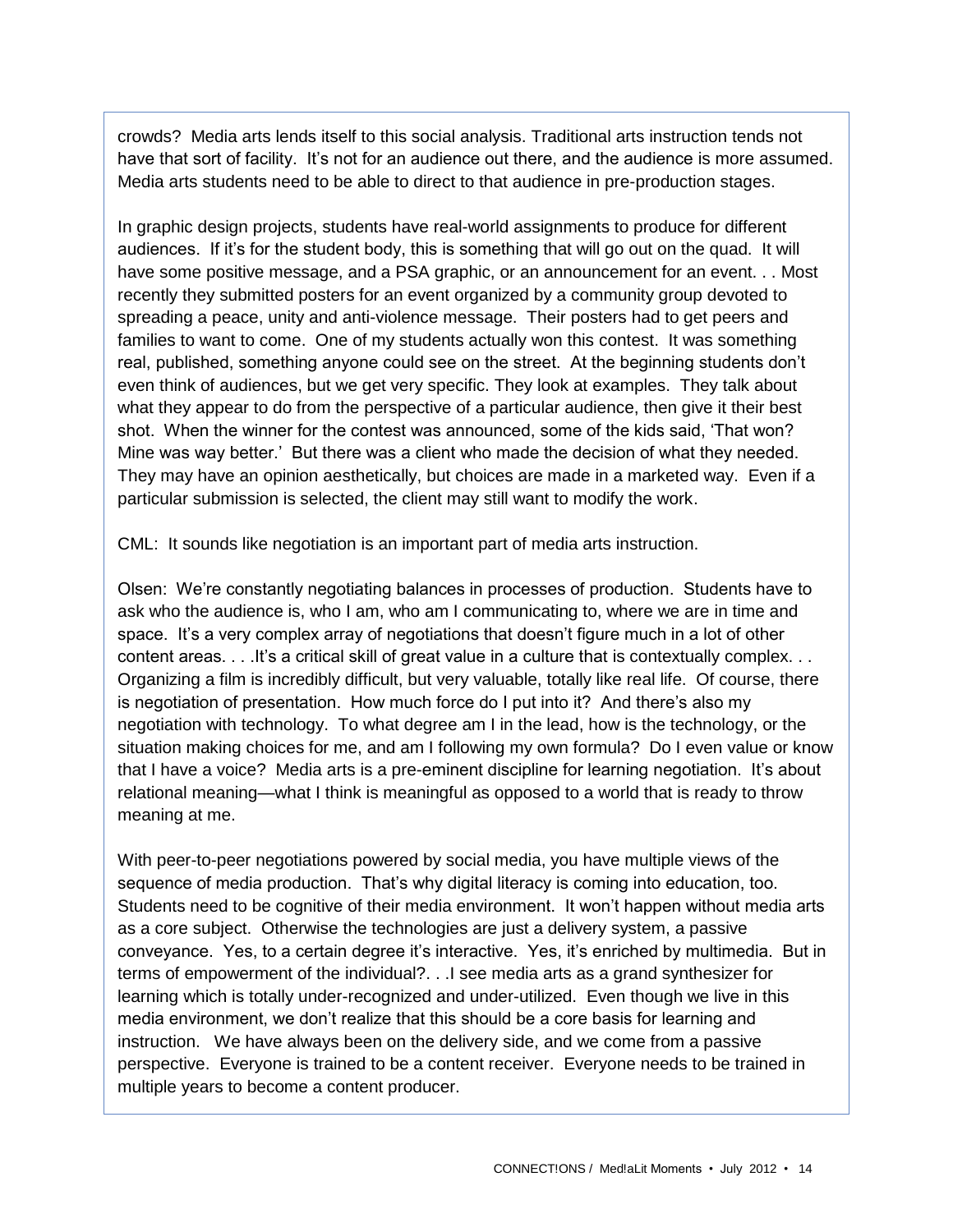## **Google "Big Tent Event" Asks Big Questions**

On March 29<sup>th</sup>, Google convened a "Big Tent Event" in Mountain View, California, to bring together senior figures from the worlds of education, business and the non-profit sector for a series of public discussions on key challenges and opportunities for digital literacy and safety.

Primary issues on the agenda included:

- What social norms should we have online and how should we enforce them?
- How can citizens contribute to their communities through digital technologies?
- What are the implications of technology on lifelong learning and our culture as a whole?

One session in particular, "The Digital Playground," highlighted the challenges of enforcing social norms on the web. Panelists included Victoria Grand, Director of Communications and Policy for YouTube; Del Harvey, Director of Trust and Safety at Twitter; and Amanda Lenhart, Senior Research Specialist at the Pew Research Center's Internet & American Life Project. Grand asked questions about policy. Should a private company like YouTube remove content which shows adults in the act of smoking cigarettes? A group of State Attorneys General wrote to suggest that YouTube do so, and mentioned the co-operation between legal authorities and the MPAA to limit such content. Yet, as Grand observed, YouTube doesn't have the power to create or edit content in the way which the MPAA does.

Harvey pointed out the difficulty of enforcing social norms by taking sanctions against particular Twitter users. When accounts are suspended, former account holders frequently generate multiple e-mail addresses to create multiple accounts from which to publish even more objectionable content. For Harvey, communities of users—usually banding together to shame 'bad actors,' are often the most effective means of enforcement.

Harvey and Grand leaned heavily towards education as a means of encouraging acceptable behavior on their sites. Lenhart, on the other hand, challenged the notion of education as a one-size-fits-all solution, especially with respect to younger users: ". . .I want to problematize the reliance on adults and peers and parents. . . I think we need to remember that not every parent is capable of being the person to give advice to every child. Not every adult is a good role model for how to behave online. That oftentimes we have expectations for our children that we adults don't meet. And so I think we need to ask ourselves, what is a reasonable set of expectations to have and what kinds of trade-offs are we willing to make to get to that point?"

Perhaps the most intriguing discussion of digital citizenship took place in the "Fireside Chat" between Code for America founder Jennifer Pahlka and Google Chief Legal Officer David Drummond. In it, Pahlka discussed her conceptualization and implementation of a program in which young professionals from the tech sector volunteer a year of their time to design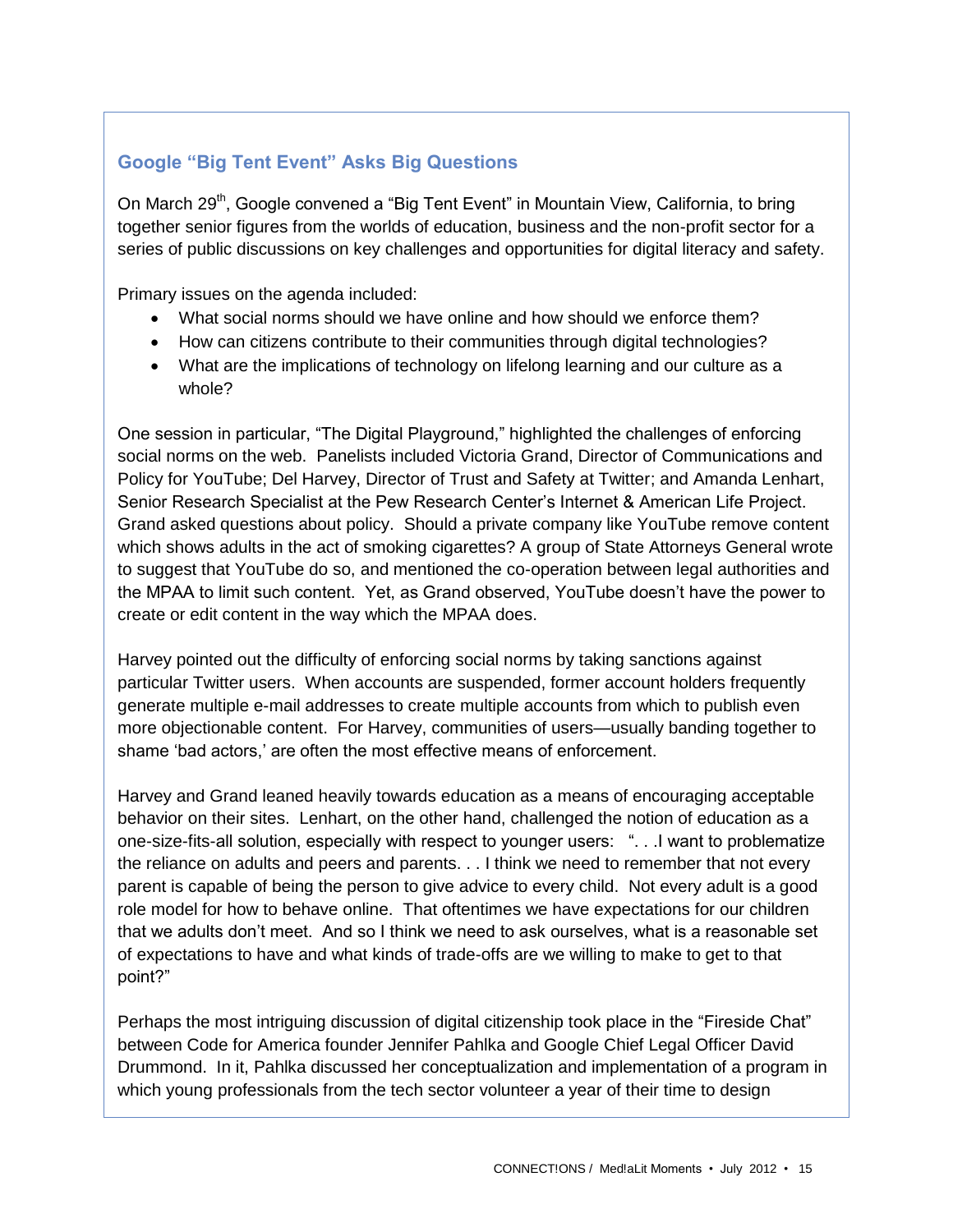solutions to streamline municipal government services. For example, in 2011, CFA fellows in Boston created a map-based application which helped parents determine which schools their children were eligible to attend within the city. The CFA team created their application within 2 ½ months. City officials estimated that, had the project gone through regular procurement channels, it might have required 2 years and \$2 million to construct.

Game-like applications created by CFA fellows have also facilitated the direct involvement of residents in the upkeep of city assets. Residents are allowed to adopt and name a fire hydrant, or a tsunami siren, but may lose those privileges to other residents if they fail to dig the asset out after a snowstorm or miss maintenance deadlines.

One panel discussed the educational, entrepreneurial and cultural potential of online communities. Nancy Conrad, founder and chairwoman of the Conrad Foundation, discussed the foundation's Spirit of Innovation Challenge, which provides mentors to high school students as they create marketable products to address real world challenges in the 21<sup>st</sup> century. Jillian York, Director for International Freedom of Expression at the Electronic Frontier Foundation, discussed her early career as a blogger in North Africa in the years leading up to the Arab Spring. And filmmaker Tiffany Shlain discussed the overwhelming response to the invitation she issued for contributions of art work and video for her recent film "Connected," which explores the interdependence of cultures across the world. In response to one question, Shlain reflected, ". . .I feel like the ability to share our stories is creating a network for worldwide empathy that we've never had before."

The home page for the Big Tent Mountain View Event, is accessible at: [www.bigtentmtv.com](http://www.bigtentmtv.com/)

Full-length videos of panels are available at: <http://big-tent.appspot.com/en/view-events/310013>

An educator's edition of "Connected," including curricular materials, is available at: [www.connectedthefilm.com](http://www.connectedthefilm.com/)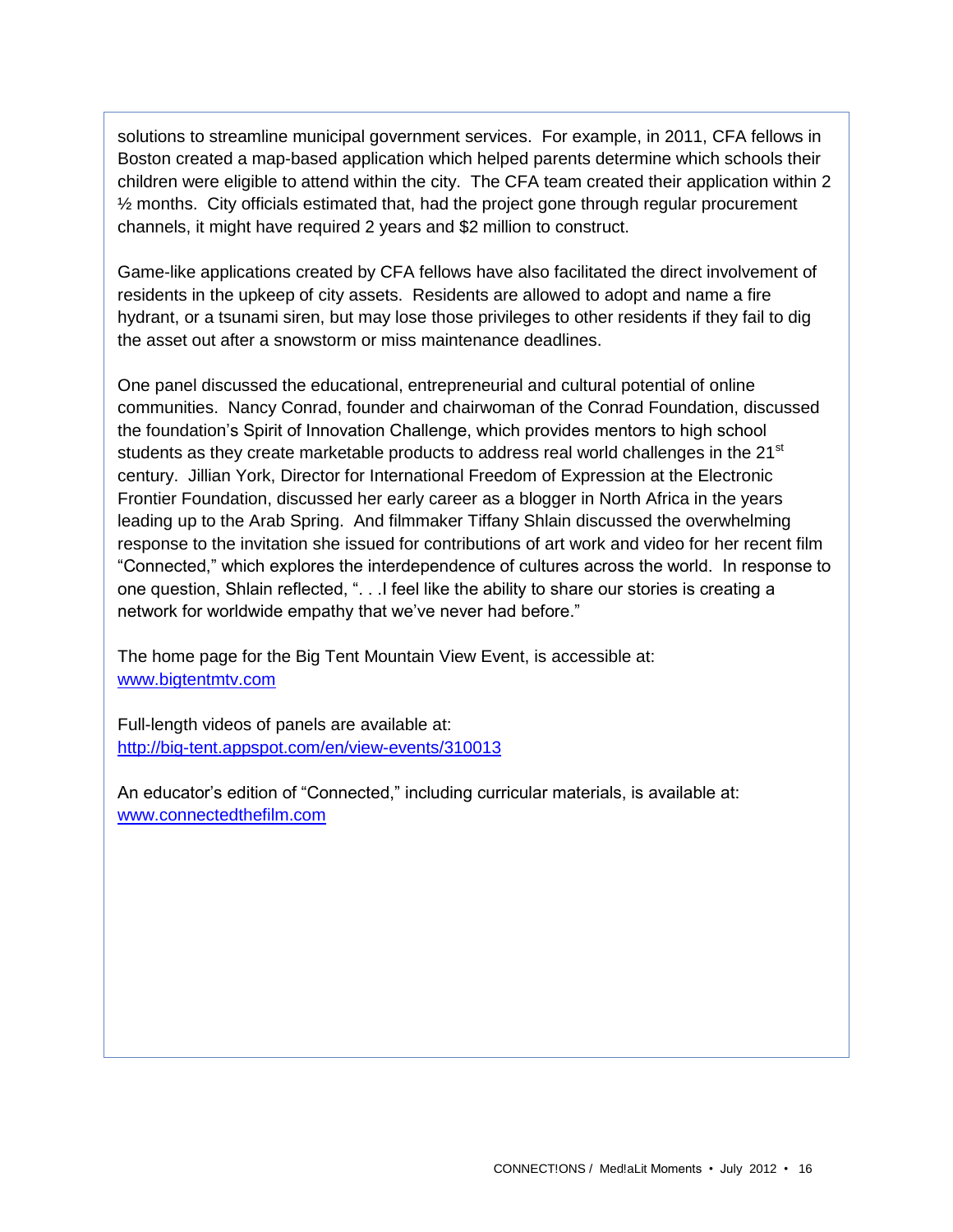# Med!aLit Moments

### **When a Scroll is Really a Scroll**

Today, many of us scroll through tens or hundreds of pages of content each day. Scrolling is an activity or feature, and the pages themselves don't seem to be worthy of much attention. Yet we are often captivated by visual media in which scrolls or papers play a large part. We're right there with Charlie, gazing with rapt attention as he discovers the last Golden Ticket to Willy Wonka's Chocolate Factory: "In your wildest dreams you can not imagine the marvelous SURPRISES which await YOU!"

In this MediaLit Moment, your students will learn why papers and scrolls attract the attention of media audiences. They'll learn about the media genres in which they appear and the purposes for which they are used; and they'll learn how to capture the attention of audiences with their own scrolled message.

#### **Have students write and read aloud a scrolled message with attention to genre, purpose and intended effect on the audience.**

**AHA!:** When I see a scroll used on screen, it means that the words are important, and a lot of people should hear them. If I create my own, I can make audiences think I'm important and powerful, too!

**Key Question #2:** What creative techniques are used to attract my attention? **Core Concept #2:** Media messages are constructed using a creative language with its own rules.

**Key Question #2 for Producers:** Does my message reflect understanding in format, creativity, and technology?

**Key Question #5**: Why is this message being sent? **Core Concept #5:** Most media messages are organized to gain profit and/or power. **Key Question #5 for Producers:** Have I communicated my purpose effectively?

#### **Grade Level**: 5-8

**Materials:** DVD, computer, data projector and screen; or computer with high speed internet connection, data projector, and screen. DVD of "Star Wars" or access to opening sequence from film on YouTube. Butcher paper and markers.

**Activity:** Play the opening "crawl" of the movie, and briefly pause the sequence when the words fill the screen. Ask, why do you think the director of this movie decided to use this format rather than a voiceover, or a "flat" paragraph, or even just action on the screen to make it clear who was fighting whom? What does it suggest about the message that is being